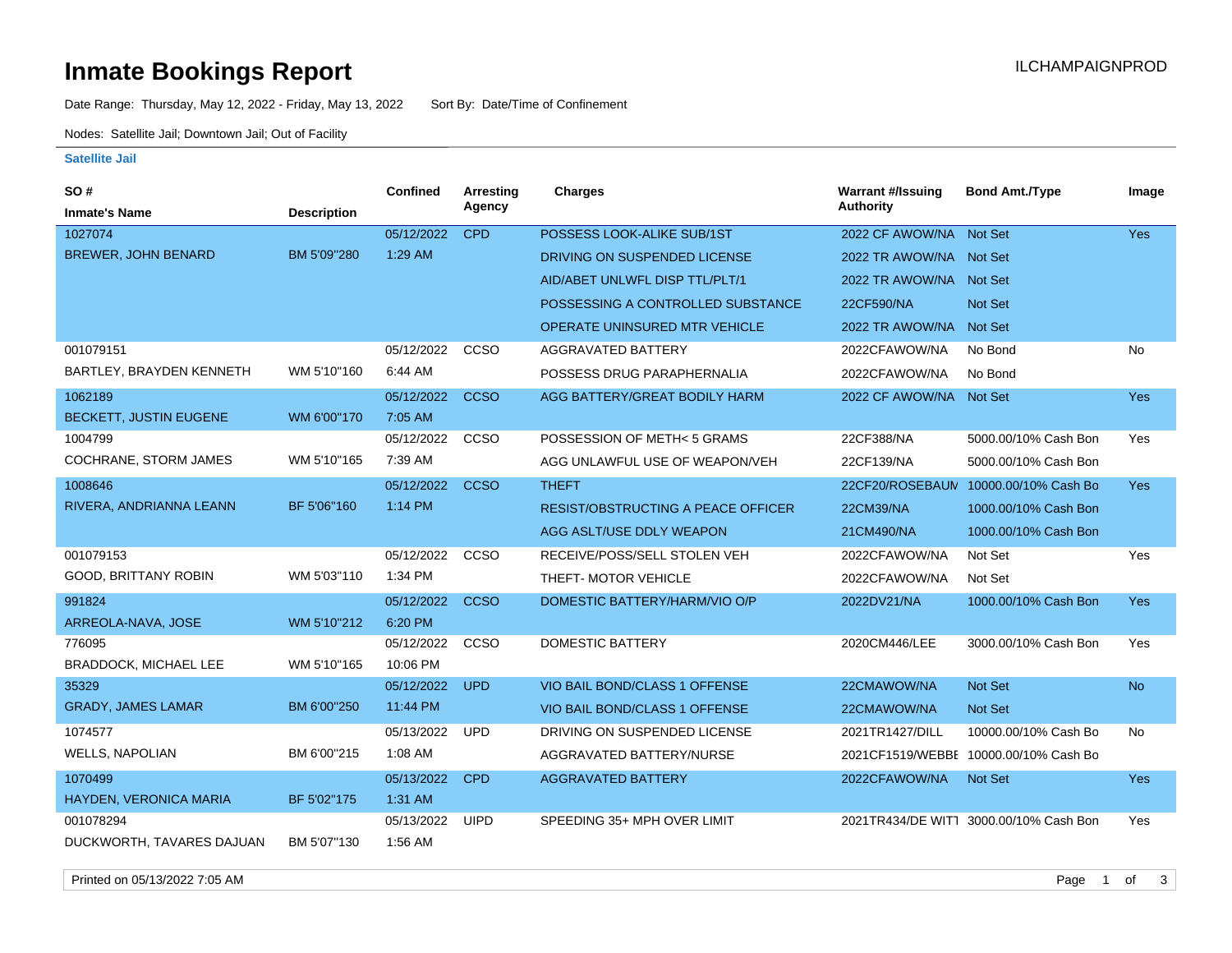# **Inmate Bookings Report Installation ILCHAMPAIGNPROD**

Date Range: Thursday, May 12, 2022 - Friday, May 13, 2022 Sort By: Date/Time of Confinement

Nodes: Satellite Jail; Downtown Jail; Out of Facility

### **Satellite Jail**

| <b>SO#</b>               |                    | Confined   | Arresting   | Charges                       | Warrant #/Issuing | <b>Bond Amt./Type</b>                  | Image |
|--------------------------|--------------------|------------|-------------|-------------------------------|-------------------|----------------------------------------|-------|
| <b>Inmate's Name</b>     | <b>Description</b> |            | Agency      |                               | Authority         |                                        |       |
| 1048570                  |                    | 05/13/2022 | <b>RPD</b>  | INTERF REPT DOMESTIC VIOLENCE | 2022CMAWOW/NA     | 100.00/Full Amount                     | Yes   |
| BRADLEY, MARTINEZ SANTEZ | BM 5'07"273        | $3:21$ AM  |             | <b>UNLICENSED</b>             |                   | 2018-TR-12336/OLM 1000.00/10% Cash Bon |       |
| 001079155                |                    | 05/13/2022 | <b>UIPD</b> | DRVG UNDER INFLU OF ALCOHOL   | 2022DTAWOW/NA     | 1000.00/10% Cash Bon                   | Yes   |
| ARMSTRONG, KOBE ALLAN    | WM 6'00"170        | 3:35 AM    |             | <b>IMPROPER TURN SIGNAL</b>   | 2022TRAWOW/NA     | Not Set                                |       |
|                          |                    |            |             | HEAD/TAIL/SIDELIGHT/1ST.2ND   | 2022TRAWOW/NA     | Not Set                                |       |

**Total Satellite <sub>-</sub> 14**